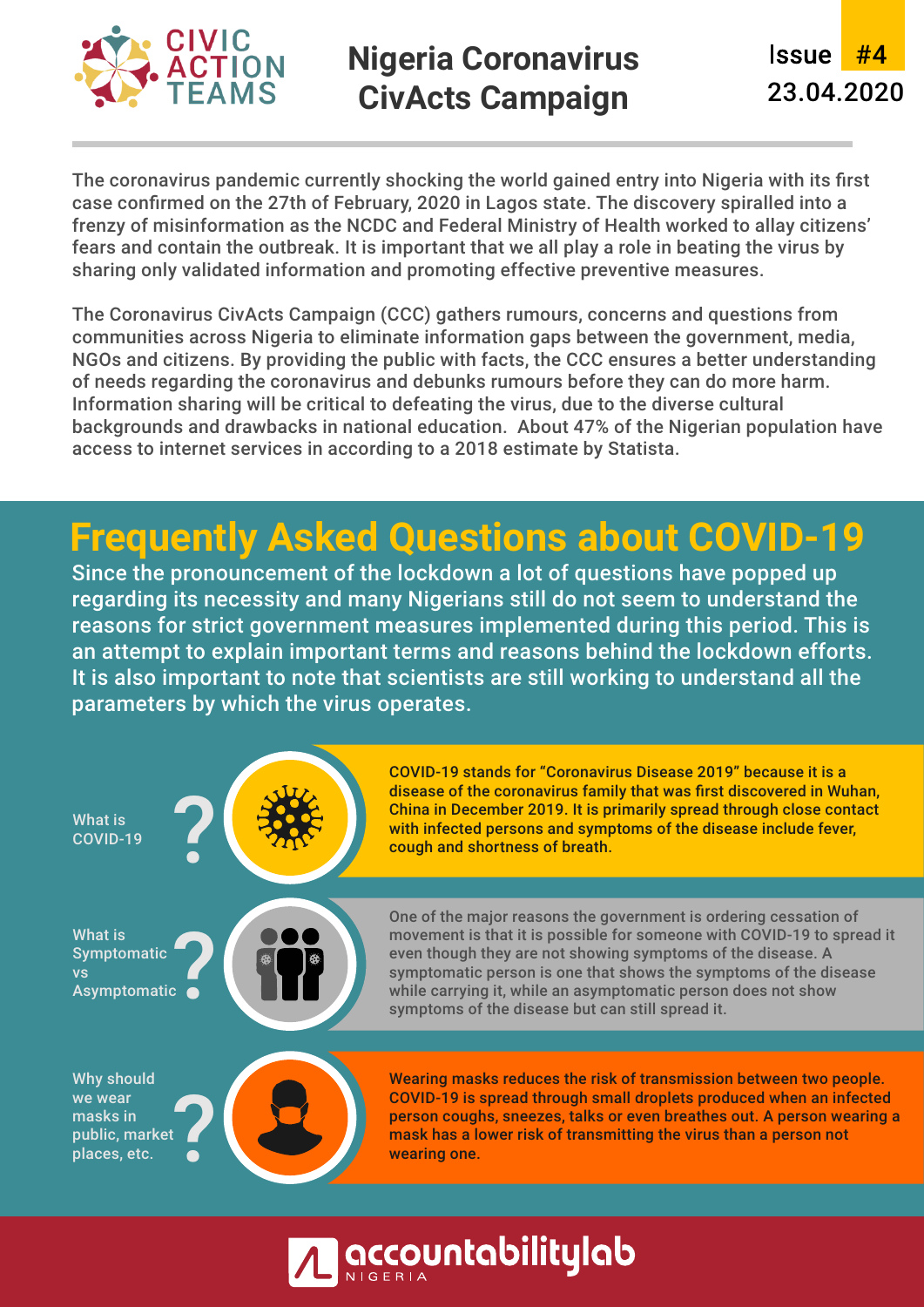What drugs did recovered COVID-19 cases take to cure themselves



There is no validated treatment for COVID-19 yet. Scientists are working to discover a vaccine for the virus. Most recently, researchers from the Chinese company Sinovac Biotech have developed a vaccine that was proven effective in protecting monkeys and are starting human trials. The FDA has issued fresh warnings against the use of chloroquine and hydroxychloroquine in the treatment of COVID-19.

Why is the NCDC not releasing the identities of patients?



It is against the ethics of the medical profession to release the identity of any patient of any illness. They could be stigmatized or ostracised as a result. Some patients do choose to voluntarily speak on their experiences to the public.

## **RUMOURS (a) VS FACTS**

Shaving beards reduces chances of getting the virus.

COVID-19 is contracted only by older people, or the rich and influential.

Taking antibiotics prevents a person from having the virus.

Using hand dryer is effective in killing the virus.

Having facial hair does not increase risk of infection. It is important to maintain good personal hygiene and take protective measures.

COVID-19 can be contracted by anyone regardless their age or financial status, although people with pre-existing medical conditions such as asthma, diabetes, and heart disease are more vulnerable.

Antibiotics work only on bacteria; they do not prevent COVID-19, which is a viral infection.

Hand dryer does not kill COVID-19. It is advised to maintain hygiene by washing your hands with soap and water, then drying with paper towels or using an alcohol-based hand sanitizer.

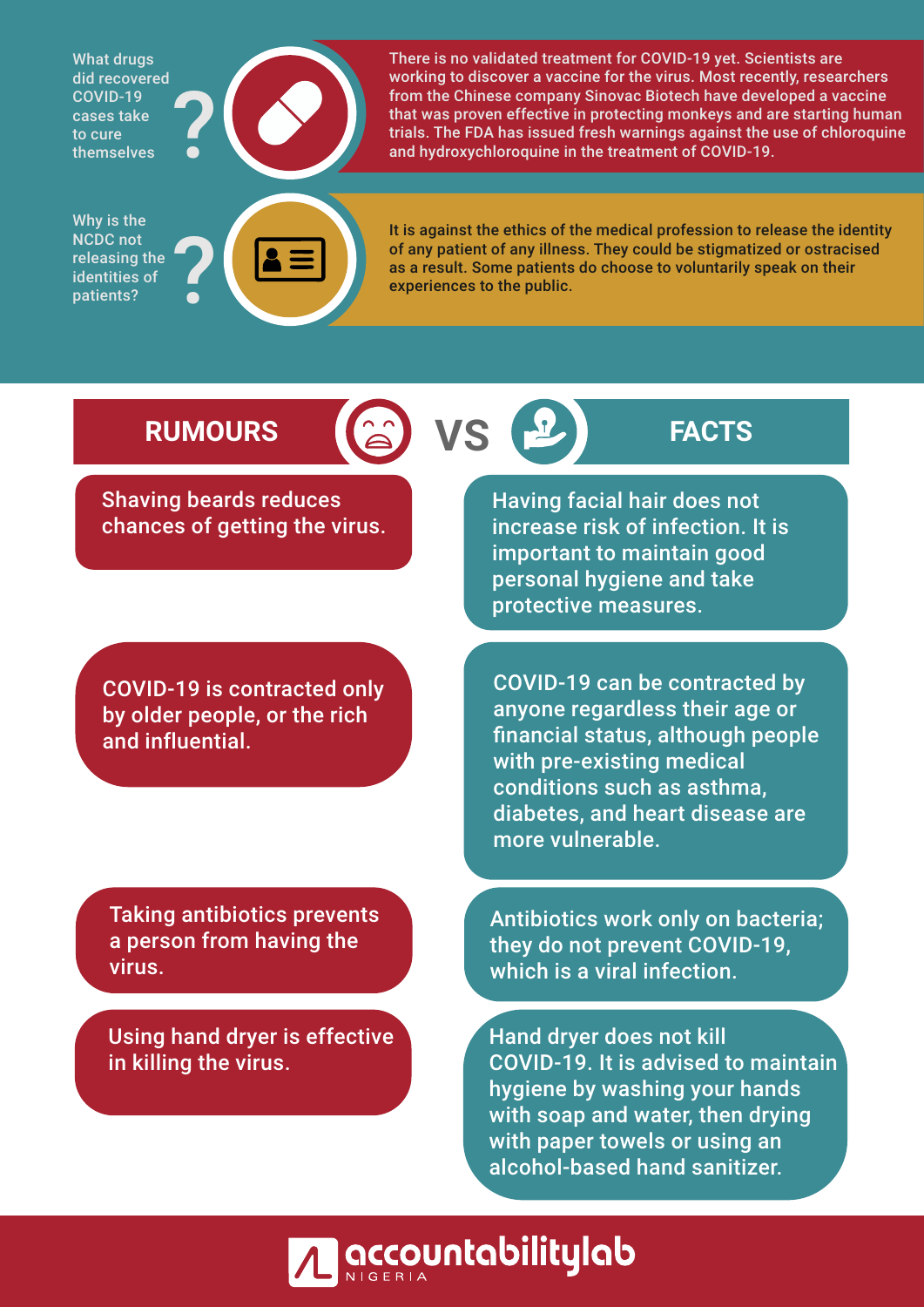### Flattening the curve

The "curve" researchers are talking about refers to the projected number of people that can contract COVID-19 over a period of time. It is only a projection of the virus spread based on past pandemics and not a hard prediction of how many people will be infected.



*(Image credit: Johannes Kalliauer/ CC BY-SA 4.0)*

The curve takes on different shapes, depending on the virus's infection rate. It could be a steep curve, where the case counts keep doubling at a consistent rate, and the total number of cases skyrockets to its peak within a few weeks. Infection curves with a steep rise also have a steep fall; after the virus infects pretty much everyone who can be infected, case numbers begin to drop exponentially, too.

The faster the infection curve rises, the quicker the local health care system gets overloaded beyond its capacity to treat people. As we're seeing in Italy, more and more new patients may be forced to go without ICU beds, and more and more hospitals may run out of the basic supplies they need to respond to the outbreak.

A flatter curve, on the other hand, assumes the same number of people ultimately get infected, but over a longer period of time. A slower infection rate means a less stressed health care system, fewer hospital visits on any given day and fewer sick people being turned away.